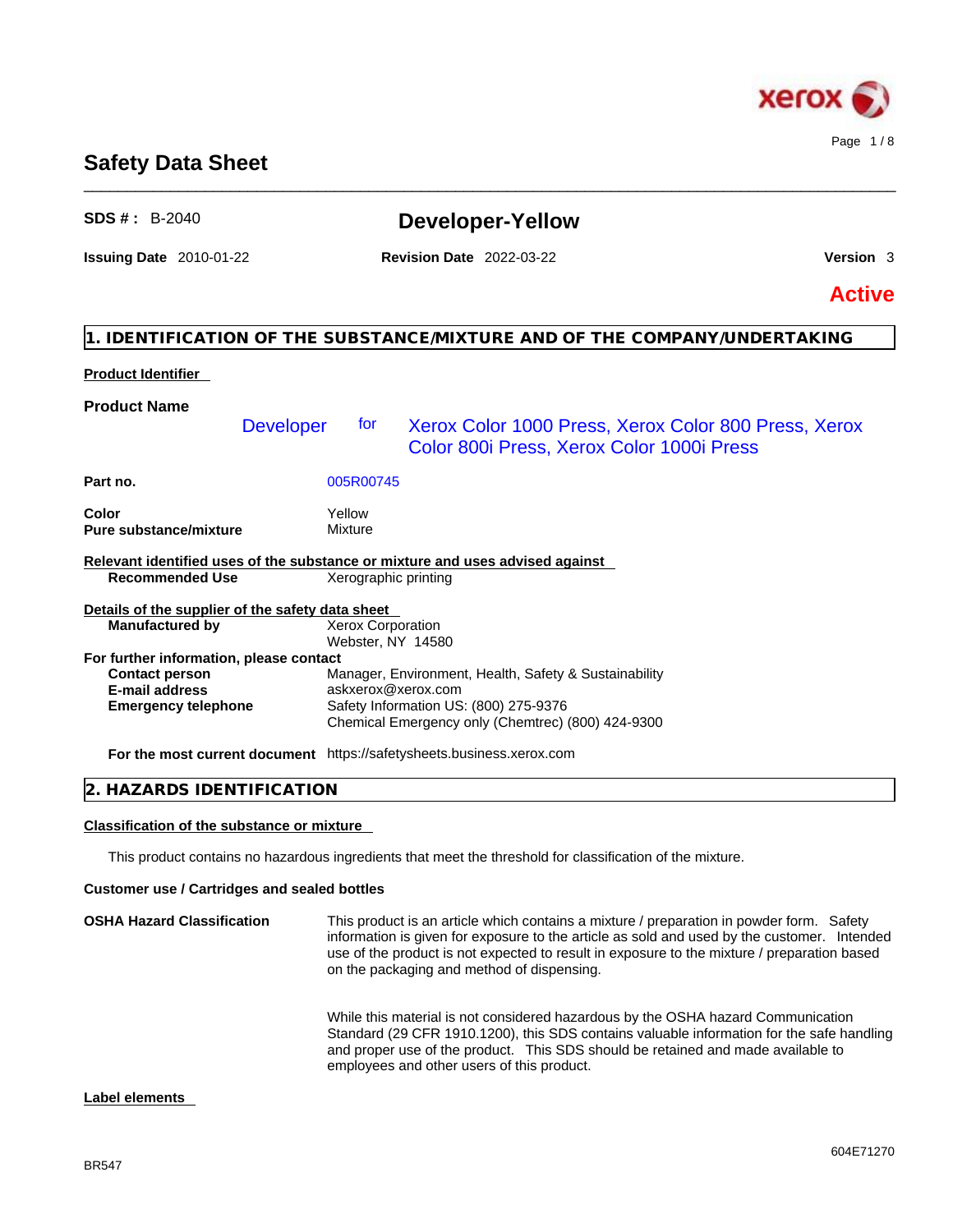

# \_\_\_\_\_\_\_\_\_\_\_\_\_\_\_\_\_\_\_\_\_\_\_\_\_\_\_\_\_\_\_\_\_\_\_\_\_\_\_\_\_\_\_\_\_\_\_\_\_\_\_\_\_\_\_\_\_\_\_\_\_\_\_\_\_\_\_\_\_\_\_\_\_\_\_\_\_\_\_\_\_\_\_\_\_\_\_\_\_\_\_\_\_\_ **SDS # :** B-2040 **Developer-Yellow** Page 2 / 8

| <b>Signal Word</b>              | None          |
|---------------------------------|---------------|
| <b>Hazard Statements</b>        | None required |
| <b>Precautionary Statements</b> | None required |

### **Other hazards**

Not a PBT according to REACH Annex XIII

**3. COMPOSITION/INFORMATION ON INGREDIENTS** 

### **Mixtures**

| <b>Chemical Name</b> | <b>CAS No.</b> | Weight % | <b>Classification (Req.</b><br>1272/2008) | <b>Hazard Statements</b> |
|----------------------|----------------|----------|-------------------------------------------|--------------------------|
| Ceramic materials    | 66402-68-4     | 60-80    | $\sim$ $\sim$                             | $\sim$ $\sim$            |
| Carbon Black         | 1333-86-4      | <10      | $\sim$                                    | $\sim$                   |
| Resin                | Proprietary    | <20      | $\sim$ $\sim$                             | $\sim$ $\sim$            |
| Yellow Pigment       | 6358-31-2      | <10      | $\sim$ $\sim$                             | $\sim$                   |
| Titanium dioxide     | 13463-67-7     |          | Carc (Inhal) 2                            | H <sub>351</sub>         |

"--" indicates no classification or hazard statements apply.

Full text of H- statements: see section 16

| AID MEASURES<br><b>FIRST</b><br>ட |  |
|-----------------------------------|--|
|-----------------------------------|--|

### **Description of first-aid measures**

| <b>General advice</b>                                       | For external use only. When symptoms persist or in all cases of doubt seek medical advice.    |
|-------------------------------------------------------------|-----------------------------------------------------------------------------------------------|
|                                                             | Show this material safety data sheet to the doctor in attendance.                             |
| Eye contact                                                 | Immediately flush with plenty of water. After initial flushing, remove any contact lenses and |
|                                                             | continue flushing for at least 15 minutes                                                     |
| <b>Skin contact</b>                                         | Wash skin with soap and water                                                                 |
| <b>Inhalation</b>                                           | Move to fresh air                                                                             |
| Ingestion                                                   | Rinse mouth with water and afterwards drink plenty of water or milk                           |
| Most important symptoms and effects, both acute and delayed |                                                                                               |
| Acute toxicity                                              |                                                                                               |
| <b>Eyes</b>                                                 | No known effect                                                                               |
| <b>Skin</b>                                                 | No known effect                                                                               |
| <b>Inhalation</b>                                           | No known effect                                                                               |
| Ingestion                                                   | No known effect                                                                               |
| Chronic toxicity                                            | No known effects under normal use conditions                                                  |
| <b>Main symptoms</b>                                        | Overexposure may cause:                                                                       |
|                                                             | mild respiratory irritation similar to nuisance dust.                                         |
| <b>Aggravated Medical Conditions</b>                        | None under normal use conditions                                                              |
|                                                             | Indication of immediate medical attention and special treatment needed                        |
| <b>Protection of first-aiders</b>                           | No special protective equipment required                                                      |
| Notes to physician                                          | Treat symptomatically                                                                         |
|                                                             |                                                                                               |

## **5. FIRE-FIGHTING MEASURES**

#### **Extinguishing media**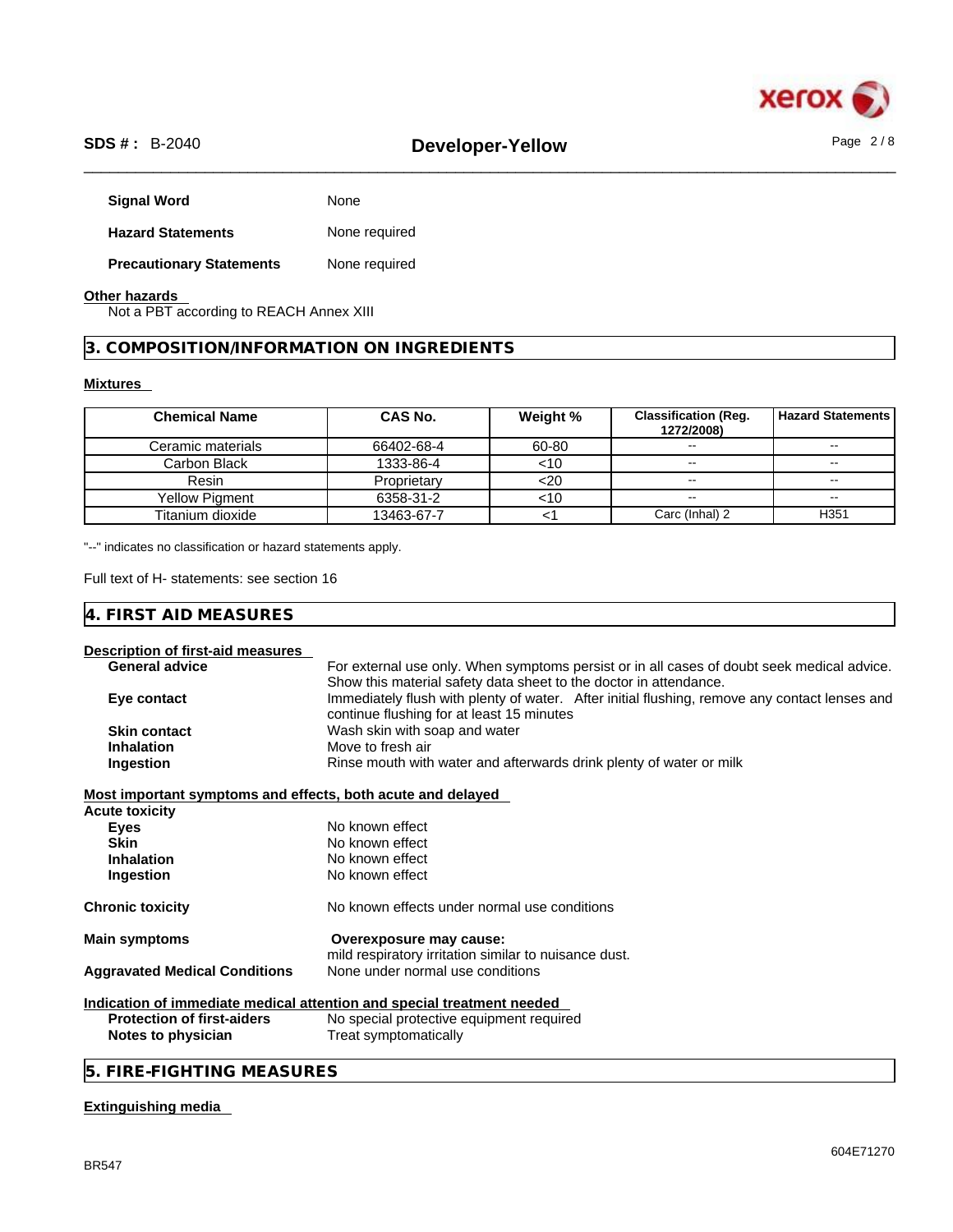

# \_\_\_\_\_\_\_\_\_\_\_\_\_\_\_\_\_\_\_\_\_\_\_\_\_\_\_\_\_\_\_\_\_\_\_\_\_\_\_\_\_\_\_\_\_\_\_\_\_\_\_\_\_\_\_\_\_\_\_\_\_\_\_\_\_\_\_\_\_\_\_\_\_\_\_\_\_\_\_\_\_\_\_\_\_\_\_\_\_\_\_\_\_\_ **SDS # :** B-2040 **Developer-Yellow** Page 3 / 8

**Suitable extinguishing media** Use water spray or fog; do not use straight streams, Foam **Unsuitable extinguishing media** Do not use a solid water stream as it may scatterand spread fire

#### **Special hazards arising from the substance or mixture**

Fine dust dispersed in air, in sufficient concentrations, and in the presence of an ignition source is a potential dust explosion hazard

#### **Hazardous combustion products**

Hazardous decomposition products due to incomplete combustion, Carbon oxides, Nitrogen oxides (NOx)

#### **Advice for fire-fighters**

In the event of fire and/or explosion do not breathe fumes. Wear fire/flame resistant/retardant clothing. Use self-contained pressure-demand breathing apparatus if needed to prevent exposure to smoke or airborne toxins. Wear self-contained breathing apparatus and protective suit

#### **Other information**

| Flammability       | Not flammable. Will not readily ignite. |
|--------------------|-----------------------------------------|
| <b>Flash point</b> | Not applicable                          |

#### **6. ACCIDENTAL RELEASE MEASURES**

**Personal precautions, protective equipment and emergency procedures**

Avoid breathing dust

#### **Environmental precautions**

No special environmental precautions required

#### **Methods and material for containment and cleaning up**

| <b>Methods for containment</b> | Prevent dust cloud                                                                 |
|--------------------------------|------------------------------------------------------------------------------------|
| Methods for cleaning up        | Use an electrically protected vacuum cleaner to remove excess, then wash with COLD |
|                                | water. Hot water fuses the toner, making it difficult to remove                    |

#### **Reference to other sections**

See section 12 for additional ecological information See Section 13 for additional information

#### **7. HANDLING AND STORAGE**

#### **Precautions for safe handling**

**Advice on safe handling** Handle in accordance with good industrial hygiene and safety practice, Avoid dust accumulation in enclosed space, Prevent dust cloud

**Hygiene measures** None under normal use conditions

#### **Conditions for safe storage, including any incompatibilities**

#### **Technical measures and storage conditions**

Keep container tightly closed in a dry and well-ventilated place, Store at room temperature

**Incompatible products** None

#### **Specific end uses**

Xerographic printing

#### **8. EXPOSURE CONTROLS/PERSONAL PROTECTION**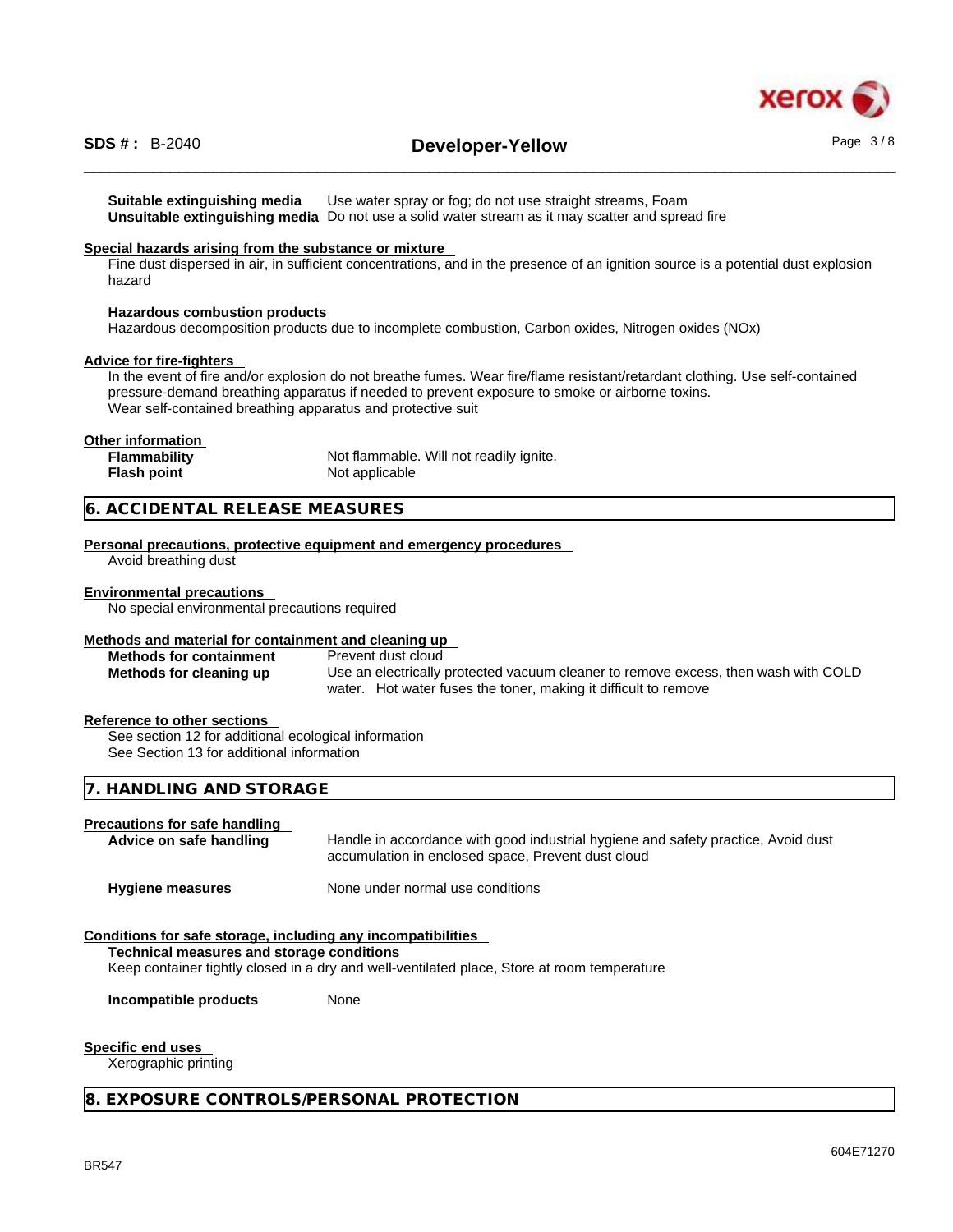

| <b>Control parameters</b>   |                                            |
|-----------------------------|--------------------------------------------|
| <b>Exposure Limits</b>      |                                            |
| <b>ACGIH TLV TWA</b>        | 10 mg/m <sup>3</sup> (inhalable particles) |
| <b>ACGIH TLV TWA</b>        | $3$ mg/m <sup>3</sup> (respirable dust)    |
| <b>OSHA PEL TWA</b>         | 15 mg/m <sup>3</sup> (total dust)          |
| <b>OSHA PEL TWA</b>         | $5 \text{ mg/m}^3$ (respirable dust)       |
| <b>Xerox Exposure Limit</b> | 2.5 mg/m <sup>3</sup> (total dust)         |
| <b>Xerox Exposure Limit</b> | 0.4 mg/m <sup>3</sup> (respirable dust)    |

#### **Component Information**

| <b>Chemical Name</b> | <b>ACGIH TLV</b>                                     | <b>OSHA PEL</b>             |
|----------------------|------------------------------------------------------|-----------------------------|
| Ceramic materials    | TWA: 5 mg/m <sup>3</sup> TWA: 0.02 mg/m <sup>3</sup> | Ceiling: $5 \text{ mg/m}^3$ |
|                      | TWA: $0.1$ mg/m <sup>3</sup>                         |                             |
| Carbon Black         | TWA: $3 \text{ ma/m}^3$                              | TWA: $3.5 \text{ ma/m}^3$   |
| Titanium dioxide     | TWA: $10 \text{ mg/m}^3$                             | TWA: $15 \text{ mg/m}^3$    |

**Exposure controls<br>
Engineering measures** 

None under normal use conditions

#### **Individual protection measures, such as personal protective equipment (PPE)**

| <b>Eye/Face protection</b>    | No special protective equipment required  |
|-------------------------------|-------------------------------------------|
| <b>Hand protection</b>        | No special protective equipment required  |
| Skin and body protection      | No special protective equipment required  |
| <b>Respiratory protection</b> | No special protective equipment required. |
| <b>Thermal hazards</b>        | None under normal processing              |
|                               |                                           |

#### **Environmental Exposure Controls Environmental Exposure**

Keep out of drains, sewers, ditches and waterways

#### **Controls**

**9. PHYSICAL AND CHEMICAL PROPERTIES** 

#### **Information on basic physical and chemical properties**

| Appearance<br>Physical state<br>Color                                                                                                                                        | Powder<br>Solid<br>Yellow                                                                                        |                                                                                                                                   | Odor<br><b>Odor threshold</b><br>рH | Faint<br>Not applicable<br>Not applicable |  |
|------------------------------------------------------------------------------------------------------------------------------------------------------------------------------|------------------------------------------------------------------------------------------------------------------|-----------------------------------------------------------------------------------------------------------------------------------|-------------------------------------|-------------------------------------------|--|
| <b>Flash point</b>                                                                                                                                                           |                                                                                                                  | Not applicable                                                                                                                    |                                     |                                           |  |
| <b>Melting / Freezing Point</b><br><b>Boiling point/range</b><br>Softening point                                                                                             |                                                                                                                  | Not applicable<br>Not applicable                                                                                                  |                                     |                                           |  |
| <b>Evaporation rate</b><br><b>Flammability</b>                                                                                                                               | Not applicable<br>Not flammable. Will not readily ignite.<br><b>Flammability Limits in Air</b><br>Not applicable |                                                                                                                                   |                                     |                                           |  |
| Vapor pressure<br>Vapor density<br><b>Specific gravity</b><br><b>Water solubility</b><br><b>Partition coefficient</b><br><b>Autoignition temperature</b><br><b>Viscosity</b> | <b>Decomposition temperature</b>                                                                                 | Not applicable<br>Not applicable<br>$4 - 5$<br>Negligible<br>Not applicable<br>Not applicable<br>Not determined<br>Not applicable |                                     |                                           |  |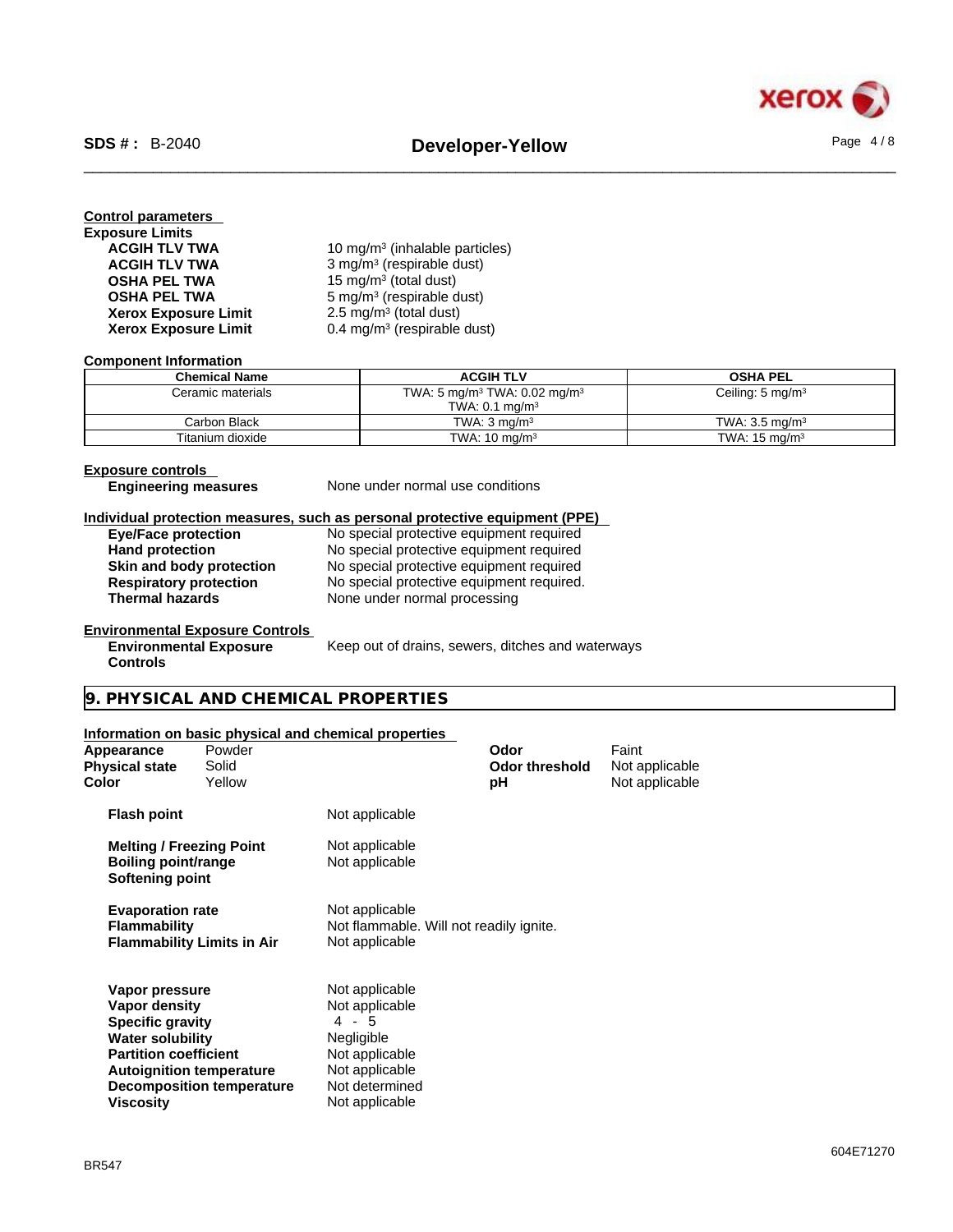

**Explosive properties** Fine dust dispersed in air, in sufficient concentrations, and in the presence of an ignition source is a potential dust explosion hazard **Oxidizing properties** Not applicable

#### **Other information**

None

#### **10. STABILITY AND REACTIVITY**

#### **Reactivity**

No dangerous reaction known under conditions of normal use

#### **Chemical stability**

Stable under normal conditions.

# **Possibility of hazardous reactions**

**Hazardous reactions**<br> **Hazardous polymerization**<br>
Hazardous polymerization<br>
Hazardous polymerization **Hazardous polymerization does not occur** 

#### **Conditions to avoid**

Prevent dust cloud. Fine dust dispersed in air, in sufficient concentrations, and in the presence of an ignition source is a potential dust explosion hazard.

#### **Incompatible Materials**

None

#### **Hazardous decomposition products**

None under normal use

#### **11. TOXICOLOGICAL INFORMATION**

*The toxicity data noted below is based on the test results of similar reprographic materials.* 

#### **Information on toxicological effects**

|  |  | <b>Acute toxicity</b> |  |
|--|--|-----------------------|--|
|--|--|-----------------------|--|

| <b>Product Information</b> |                                       |
|----------------------------|---------------------------------------|
| <b>Irritation</b>          | No skin irritation, No eye irritation |
| Oral LD50                  | $> 5$ g/kg (rat)                      |
| Dermal LD50                | $> 5$ g/kg (rabbit)                   |
| <b>LC50 Inhalation</b>     | $> 5$ mg/L (rat, 4 hr)                |
|                            |                                       |

#### **Component Information**

| <b>Chemical Name</b>   | $\sim$ $\sim$ $\sim$<br>LC50 Inhalation | <b>Dermal LD50</b> | Oral LD50            |
|------------------------|-----------------------------------------|--------------------|----------------------|
| <b>Black</b><br>Carbon |                                         | Rabbit<br>3 g/kg   | ์ Rat<br>15400 mg/kg |
| Fitanium dioxide       |                                         |                    | 10000 mg/kg<br>`Rat  |

| <b>Chronic toxicity</b>     |                                          |
|-----------------------------|------------------------------------------|
| <b>Sensitization</b>        | No sensitization responses were observed |
| <b>Neurological Effects</b> | No information available                 |
| <b>Target organ effects</b> | None known                               |

#### **CMR Effects**

| Not mutagenic in AMES Test<br><b>Mutagenic effects</b>   |                                          |     |             |
|----------------------------------------------------------|------------------------------------------|-----|-------------|
| No information available<br><b>Reproductive toxicity</b> |                                          |     |             |
| <b>Carcinogenicity</b>                                   | See "Other Information" in this section. |     |             |
|                                                          |                                          |     |             |
| <b>Chemical Name</b>                                     |                                          | NTP | <b>IARC</b> |
| Carbon Black                                             |                                          |     | 2B          |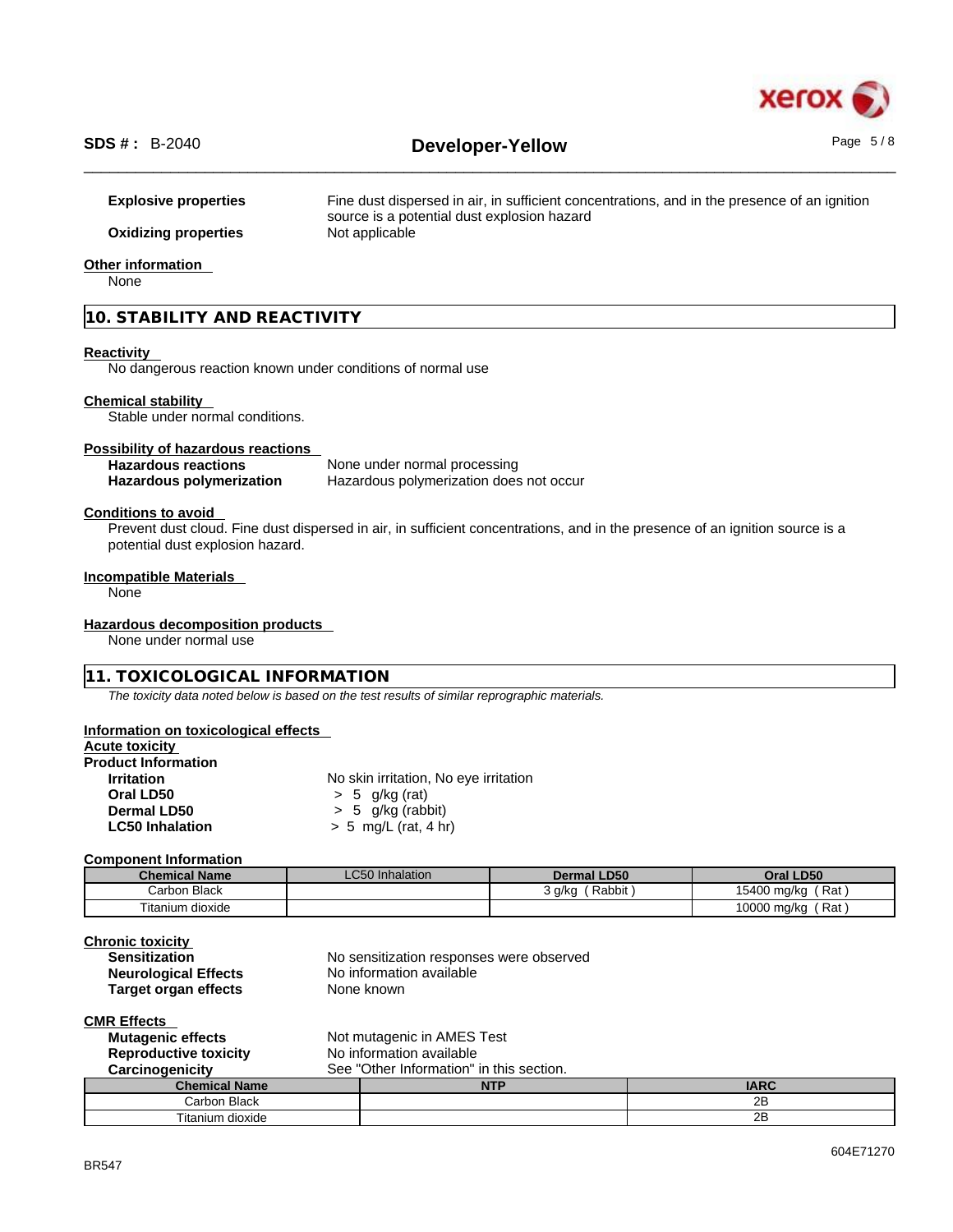

# \_\_\_\_\_\_\_\_\_\_\_\_\_\_\_\_\_\_\_\_\_\_\_\_\_\_\_\_\_\_\_\_\_\_\_\_\_\_\_\_\_\_\_\_\_\_\_\_\_\_\_\_\_\_\_\_\_\_\_\_\_\_\_\_\_\_\_\_\_\_\_\_\_\_\_\_\_\_\_\_\_\_\_\_\_\_\_\_\_\_\_\_\_\_ **SDS # :** B-2040 **Developer-Yellow** Page 6 / 8

#### **Other information**

The IARC (International Agency for Research on Cancer) has listed carbon black as "possibly carcinogenic to humans". However, Xerox has concluded that the presence of carbon black in this mixture does not present a health hazard. The IARC classification is based on studies evaluating pure, "free" carbon black. In contrast, toner is a formulation composed of specially prepared polymer and a small amount of carbon black (or other pigment). In the process of making toner, the small amount of carbon black becomes encapsulated within a matrix. Xerox has performed extensive testing of toner, including a chronic bioassay (test for potential carcinogenicity). Exposure to toner did not produce evidence of cancer in exposed animals. The results were submitted to regulatory agencies and published extensively.

The IARC (International Agency for Research on Cancer) has listed titanium dioxide as "possibly carcinogenic to humans". However, Xerox has concluded that the presence of titanium dioxide in this mixture does not present a health hazard. The IARC classification is based on studies in rats using high concentrations of pure, unbound TiO 2 particles of respirable size. Epidemiological studies do not suggest a carcinogenic effect in humans. In addition, the titanium dioxide in this mixture is encapsulated in a matrix or bound to the surface of the toner.

#### **Other toxic effects**

| <b>Aspiration Hazard</b> | Not applicable |
|--------------------------|----------------|
| Other adverse effects    | None known     |

#### **Information on other hazards**

**Endocrine disrupting properties** This product does not contain any known or suspected endocrine disruptors

#### **12. ECOLOGICAL INFORMATION**

#### **Toxicity**

On available data, the mixture / preparation is not harmful to aquatic life

#### **Component Information**

| <b>Chemical Name</b> | <b>Foxicity to algae</b> | <b>Foxicity to fish</b> | Toxicity to<br>microorganisms | Toxicitv to daphnia and<br>lother aquatic invertebrates |
|----------------------|--------------------------|-------------------------|-------------------------------|---------------------------------------------------------|
| Carbon Black         |                          |                         |                               | EC50<br>) ma/L 24 h<br>5600                             |

#### **Persistence and degradability**

Not readily biodegradable

#### **Bioaccumulative potential**

Bioaccumulation is unlikely

#### **Mobility in soil**

Insoluble in water

#### **Results of PBT and vPvB assessment**

This substance is not considered to be persistent, bioaccumulating nor toxic (PBT)

#### **Endocrine disrupting properties**

This product does not contain any known or suspected endocrine disruptors

#### **Other adverse effects**

Although toner is not an aquatic toxin, microplastics may be a physical hazard to aquatic life and should not be allowed to enter drains, sewers, or waterways.

#### **13. DISPOSAL CONSIDERATIONS**

#### **Waste treatment methods**

**Waste Disposal Methods** Can be landfilled or incinerated, when in compliance with local regulations If incineration is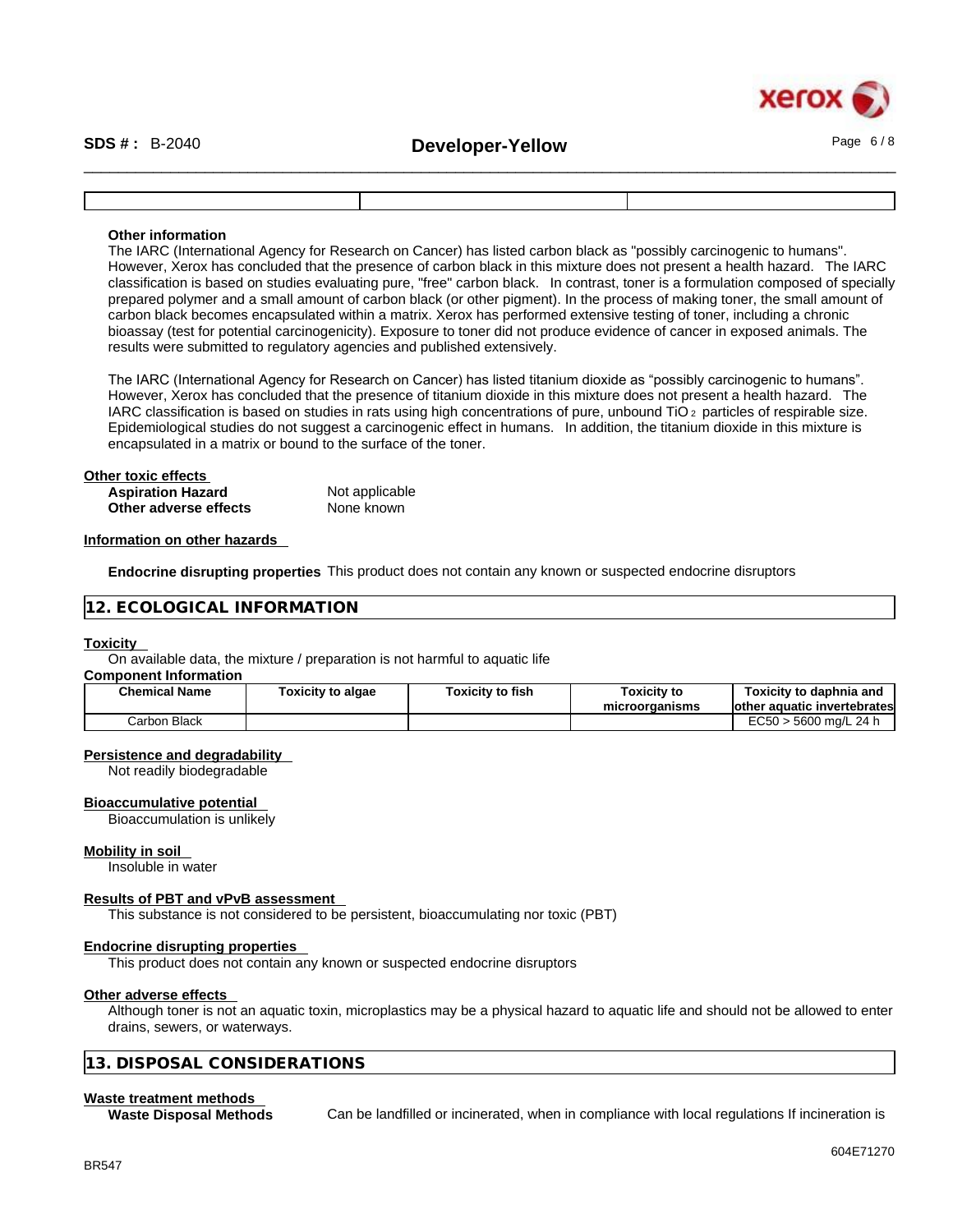

|                               | to be carried out, care must be exercised to prevent dust clouds forming.                                                                                          |
|-------------------------------|--------------------------------------------------------------------------------------------------------------------------------------------------------------------|
| <b>Contaminated packaging</b> | No special precautions are needed in handling this material                                                                                                        |
| <b>Other information</b>      | Although toner is not an aquatic toxin, microplastics may be a physical hazard to aquatic life<br>and should not be allowed to enter drains, sewers, or waterways. |

| $\sim$<br>. .<br>Chemical<br>rvane. | California<br><br>Status<br>Waste<br>Hazardous |
|-------------------------------------|------------------------------------------------|
| .<br>: materials<br>Ceramic<br>.    | Гохіс                                          |
|                                     |                                                |

#### **14. TRANSPORT INFORMATION**

This material is not subject to regulation as a hazardous material for shipping

#### **15. REGULATORY INFORMATION**

#### **Safety, health and environmental regulations/legislation specific for the substance or mixture**

#### **OSHA Regulatory Status**

This product is an article which contains a mixture / preparation in powder form. Safety information is given for exposure to the article as sold and used by the customer. Intended use of the product is not expected to result in exposure to the mixture / preparation based on the packaging and method of dispensing.

While this material is not considered hazardous by the OSHA hazard Communication Standard (29 CFR 1910.1200), this SDS contains valuable information for the safe handling and proper use of the product. This SDS should be retained and made available to employees and other users of this product.

#### **Canada**

This product has been classified in accordance with the hazard criteria of the Hazardous Products Regulations (HPR), and the SDS contains all the information required by the HPR.

#### **International Inventories**

| TSCA            | Complies |
|-----------------|----------|
| <b>DSL/NDSL</b> | Complies |

#### **U.S. Federal Regulations**

#### **SARA 313**

Section 313 of Title III of the Superfund Amendments and Reauthorization Act of 1986 (SARA). This product does not contain any chemicals which are subject to the reporting requirements of the Act and Title 40 of the Code of Federal Regulations, Part 372 **Clean Water Act**

This product is not regulated as a pollutant pursuant to the Clean Water Act (40 CFR 122.21 and 40 CFR 122.42).

#### **Clean Air Act,Section 112 Hazardous Air Pollutants (HAPs) (see 40 CFR 61)**

This product is not regulated as a hazardous air pollutant (HAPS) under Section 112 of the Clean Air Act Amendments of 1990. **CERCLA**

This material, as supplied, does not contain any substances regulated as hazardous substances under the Comprehensive Environmental Response Compensation and Liability Act (CERCLA) (40 CFR 302) or the Superfund Amendments and Reauthorization Act (SARA) (40 CFR 355). There may be specific reporting requirements at the local, regional, or state level pertaining to releases of this material

#### **US State Regulations**

#### **California Proposition 65**

Carbon black is regulated under California Proposition 65 only if in the form of "airborne, unbound particles of respirable size". This product does not contain carbon black in the form of "airborne, unbound particles of respirable size". Therefore, the requirements of Proposition 65 do not apply.